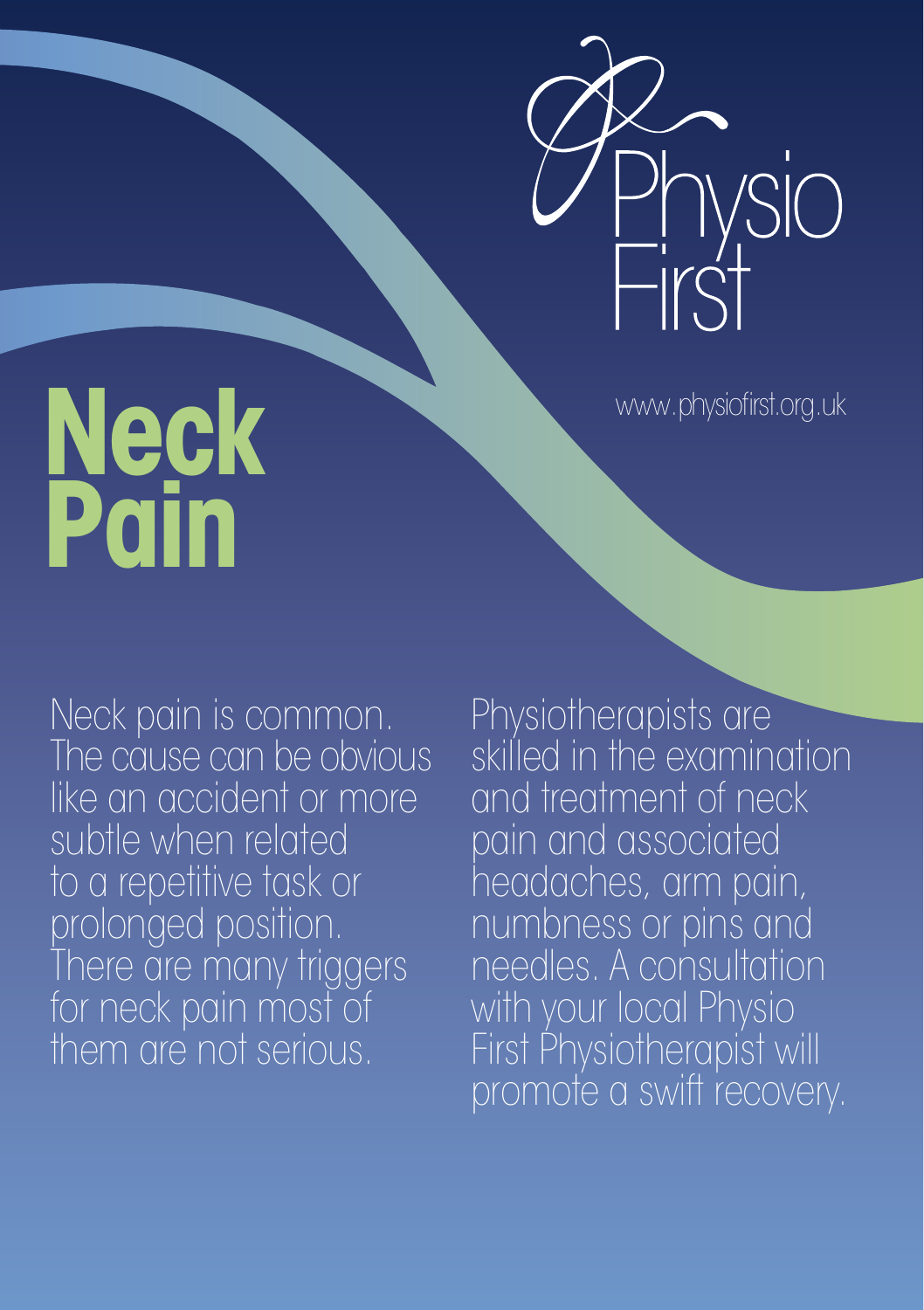Physio First works through helping, teaching and guiding you, to help yourself to health.

### Common causes of neck pain

Neck pain is rarely serious. If you are concerned about radiating left arm pain or any severe constant new headache symptoms associated with vomiting, fever or dizziness, please visit your G.P.

Most neck pain will have an identifiable cause but it can take time to work this out.

Some obvious examples are:

- Whiplash
- Muscle and ligament strains from lifting, twisting or falling awkwardly
- Sleeping awkwardly e.g. in a chair
- Arthritis.

Often overlooked however, are the effects of:

- Long hours spent in repetitive stressful positions e.g. using a computer or driving
- Watching a TV screen at a slight angle or reading in bed
- Anxiety or stress causing<br>tense neck and spinal muscles
- Head and neck movements when wearing varifocal glasses.

These and many other stresses can affect all ages from young children to adults. Unfortunately the popularity of laptops, electronic gaming and texting has led to an increase in teenagers experiencing neck pain.

Cervical joints that are already affected by wear and tear are particularly susceptible to strain.

Your Physiotherapist can help you find possible causes and therefore prevent future recurrence.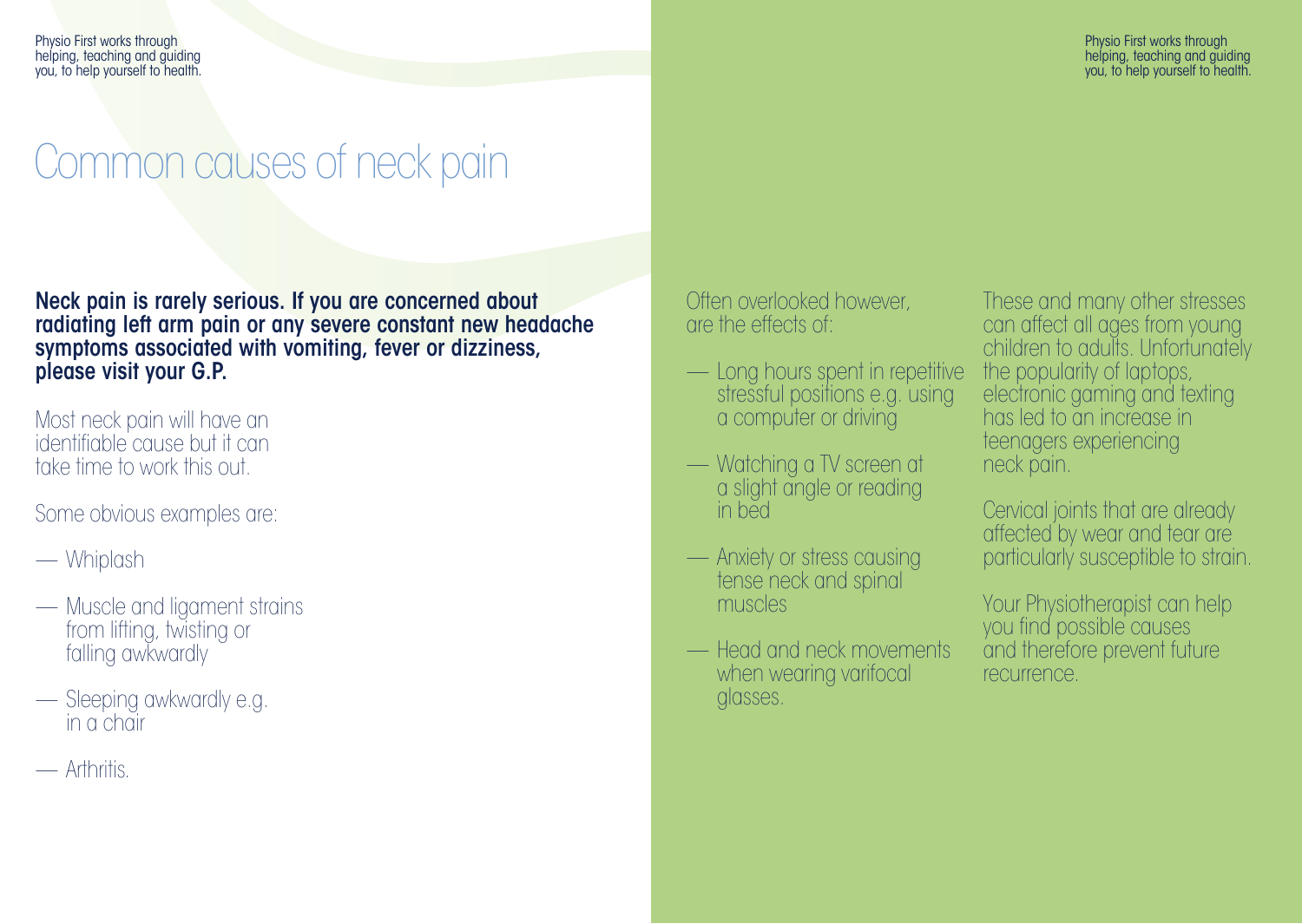Physio First works through helping, teaching and guiding you, to help yourself to health.

Physio First works through helping, teaching and guiding you, to help yourself to health.

#### Common symptoms of neck pain

## Headaches

### What can I do to ease the symptoms?

Pain around the neck is the most obvious symptom but it can be referred to the shoulders, shoulder blade area or to the face and head. Headaches too are a common result of longstanding neck irritation. If a cervical nerve is irritated as it leaves your neck you may feel pain and or numbness/ pins and needles in your arm and hand. Dizziness and light headedness can also be provoked by neck strain. Frequently joint stiffness and tense muscles limit the movement of your neck.

Physiotherapists are skilled in diagnosis they will guide you through and explain the origin of your symptoms.

Looking for the causes and triggers of recurring headaches can be very confusing and at times worrying. Many physiotherapists are skilled at treating headaches and will work with you to carefully look at the whole picture. Whether your headache is classed as a migraine or a tension headache, studies have shown that treatment of the neck area can provide relief in many different headache types.

Your Physiotherapist will carefully listen to your headache symptoms and carry out a thorough examination. The appropriate treatment technique will be decided with you and advice given on how to manage your headache symptoms at home.

- Regularly and gently move your neck as pain allows
- Avoid keeping your neck completely still and do not wear a collar
- Try to 'let go' of the muscles around your neck and let your shoulders gently drop as you breathe out. Be aware if you are clenching your teeth
- Try to reduce your anxiety and stress levels, take time to unwind
- Use a heat pack around<br>vour neck, follow the instructions and do not have it hot enough to burn
- Over the counter painkillers that work for you can be taken. Relieving the pain will help to relax muscles and allow you to move your neck
- Take regular breaks from using computers and get advice from your physiotherapist on correct working postures
- Avoid looking at screens offset to either side and cut down on the time you spend with your head forward or down.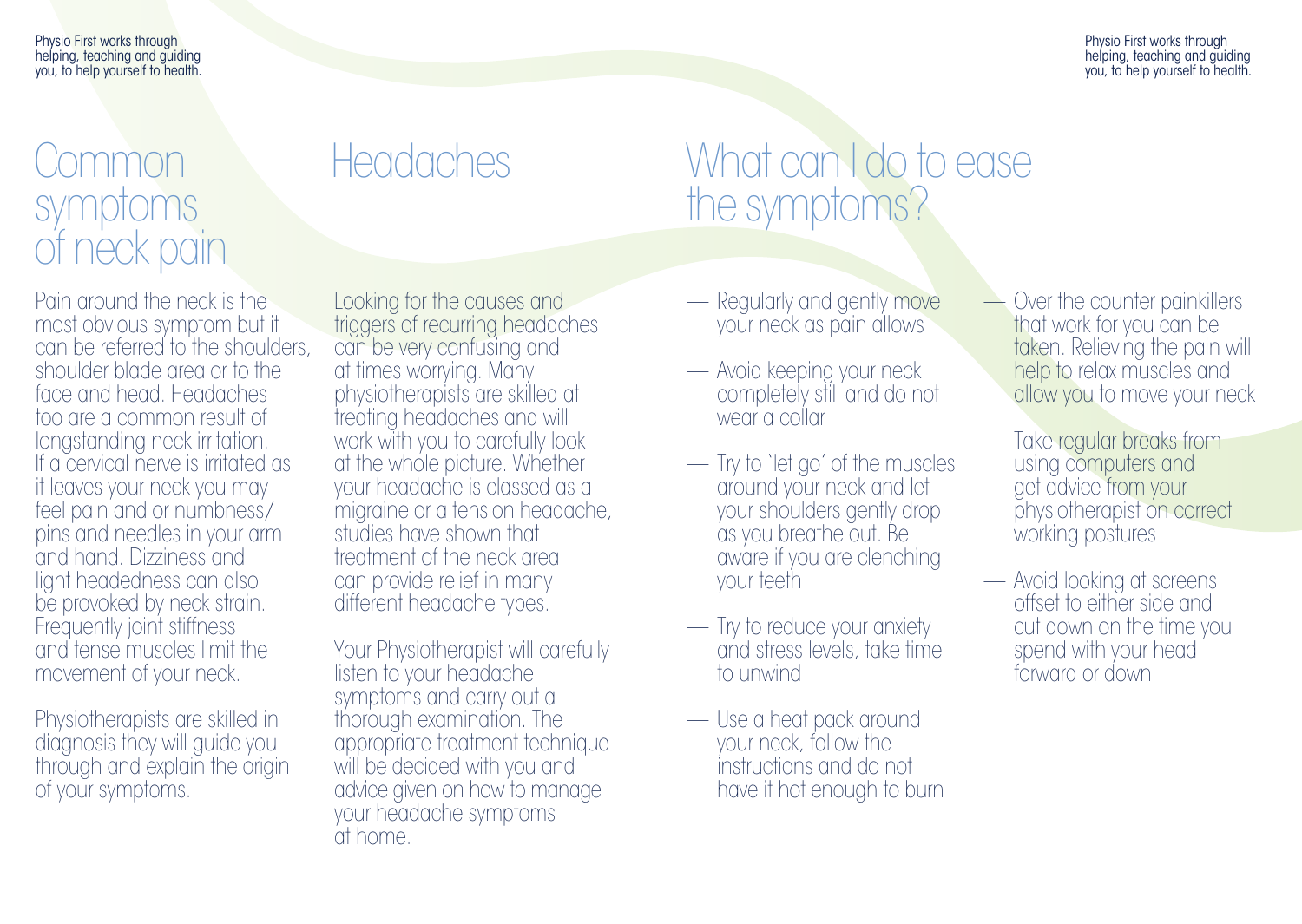Physio First works through helping, teaching and guiding you, to help yourself to health.

Physio First works through helping, teaching and guiding you, to help yourself to health.

## How can Physiotherapy help? Remember

- Physiotherapists will take<br>time to listen as you explain<br>vour pain/symptoms
- On completing a thorough examination they will explain their findings and diagnosis
- They will answer any serious concerns you have
- Based on the examination they will discuss the most suitable evidence based treatment from a vast list of skills, for example; manipulation and massage
- They will look at the possible causes and work with you to prevent recurrence

— They will provide you with<br>specific exercises and advice<br>to follow at home.

Physiotherapy can provide you with efficient, effective treatment returning you to a normal, active life in the shortest possible time.

Physio First practitioners care about ensuring this quality of care. Physio First regularly collects and collates data from our members across the country. The data collected on neck pain revealed that patients responded to treatment quickly and the majority were able to return to full normal activity.

- Neck pain is rarely serious
- Keep your neck moving within pain free limits
- **Identify and avoid irritating** postures and activities
- Physiotherapists are experts at treating neck pain
- Most headaches can be treated successfully with physiotherapy
- Early treatment ensures a swift recovery
- Seek advice and treatment from your local Physio First practitioner.